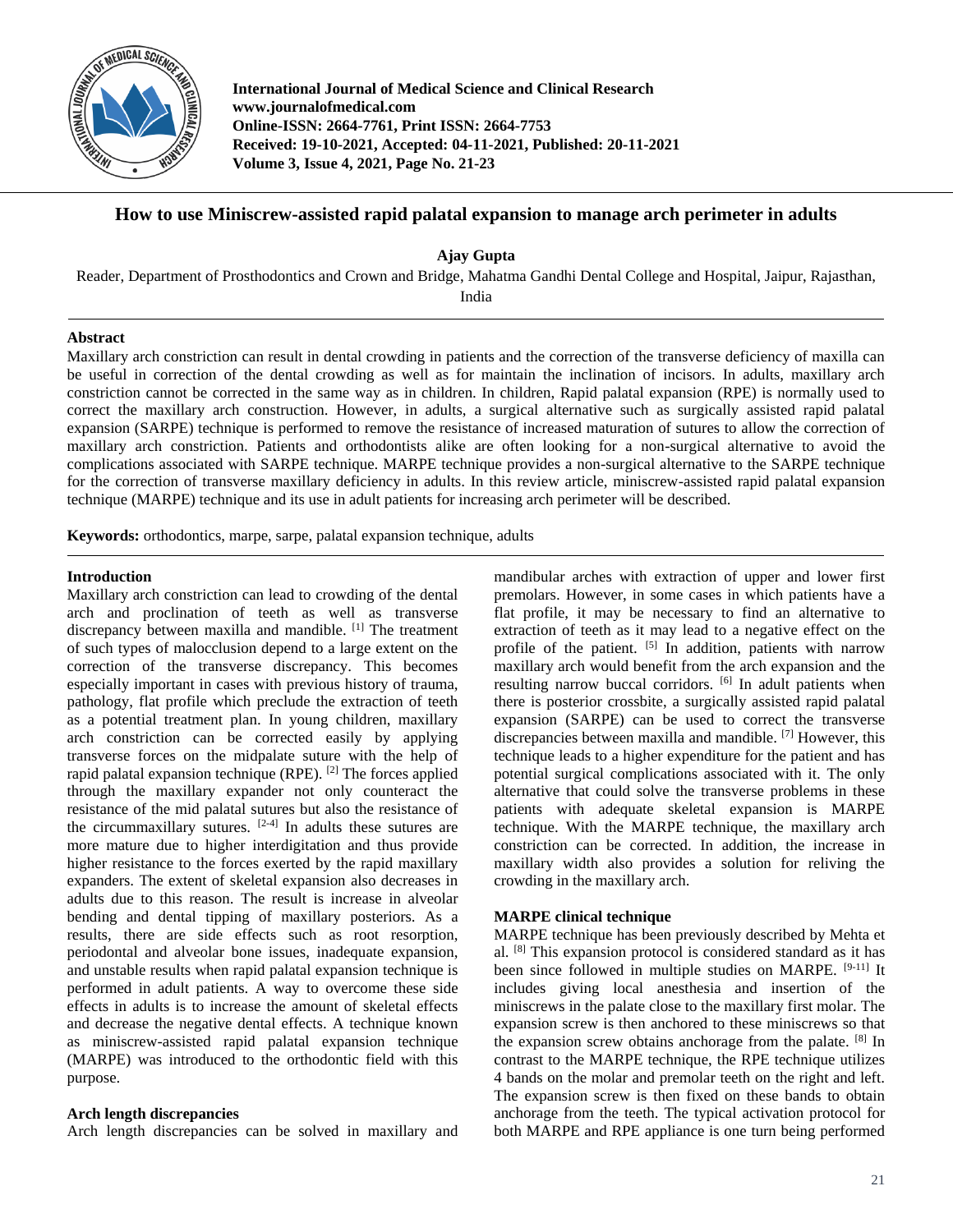two times in a day.  $[8, 9]$  The usual opening of the expansion screw is 0.25 mm with 1 turn so with two turns, the expansion screw opens to 0.5 mm.

#### **After expansion**

Once the expansion screw is opened with either MARPE or RPE approach, the maxillary arch width starts to increase and the midpalatal suture opens up.  $[12]$  During the expansion period, maxillary molar extrusion occurs with both MARPE and RPE leading to a slight increase in the mandibular plane angle. [13] Once the expansion is achieved, the expansion appliance is kept in the patient's arch for 6 months for retention purposes. [14] Unless the patient has class III malocclusion in which cases, right after expansion, the class III mechanics can be started. The class III mechanics can be either performing the facemask therapy for maxillary protraction in young children. [15] In contrast, if the patients are older, then class III elastics can be performed from the skeletal anchorage or miniscrews inserted into the maxilla and mandible. <sup>[16]</sup> The class III correction with intermaxillary elastics to the skeletal anchorage work more effectively once MARPE procedure is completed. [16] This is because, performing the MARPE procedure helps to increase the width of circummaxillary sutures. [17] After the retention period, bonding of the upper and lower arch could be done to align the teeth. This is typically followed by progression of wire sequence and final finishing and detailing to finish the case.

## **Comparison of MARPE with other alternatives**

SARPE procedure can also provide the correction of maxillary arch constriction in adults. [18] SARPE procedure requires surgical osteotomies for the region involving zygomaticomaxillary buttress and midpaltal suture as these two regions are the areas offering maximum resistance to expansion.  $[18, 19]$  The SARPE technique is typically used when the transverse discrepancy between maxilla and mandible is greater than 5 mm. But, in clinical situations, patients do not want to undergo surgery and are often looking for a nonsurgical alternative to surgical expansion. If the rapid palatal expansion is undertaken as an alternative to SARPE in such adult patients, they may experience periodontal damage and issues with the alveolar bone.  $[4, 20]$  Studies have shown that RPE can cause buccal tipping and issues with bone dehiscence and recession. <sup>[21]</sup> Thus, MARPE is considered as an alternative to SARPE in adult patients. The reason being that MARPE is a bone borne appliance and the skeletal anchorage is useful to achieve higher skeletal expansion with MARPE. This means that the dental side effects such as bony deshiscence, recession, etc. which is noted with RPE, is not observed with MARPE appliance.

# **Treatment Results with MARPE**

MARPE technique results in an opening of the mid palatal suture anteriorly and posteriorly. The suture opening with MARPE has been found to be more parallel rather than triangular. [8] Even when observed after 28 months, MARPE appliance showed increased skeletal maxillary expansion than RPE. [8] Whereas, the SARPE technique leads to the opening of mid palatal suture in a triangular fashion similar to that of RPE appliance. <sup>[22]</sup> The reason for these effects observed with

MARPE appliance is due to the position of the miniscrews in the palate. Even without surgery, due to the position and anchorage from the miniscrews, there is a favorable distribution of stress on the palate. The result is the parallel opening of the mid palatal suture.  $[23]$  This favorable force distribution can also be advantageous in situations with unilateral crossbite. In these cases, U-MARPE can be used with miniscrews anchoring to correct the crossbite on one side.  $[24]$ 

The evaluation of treatment results with MARPE technique can be performed with xrays, notably 2D xrays such as occlusal radiograph, posterior-anterior radiograph, which were used in older times. In modern orthodontics, CBCT is used to measure the effects of MARPE technique on the mid palatal suture and airway.  $[8-11]$  The measurements are done in axial, coronal, and sagittal multiplanar reconstruction views of CBCT which give more accurate information than previous xrays. Artificial Intelligence can also be used to evaluate the xrays and identify the effects of orthodontic treatment. [25] MARPE is therefore more preferred in adult patients as it does not involve surgery and can provide improved skeletal expansion for managing arch perimeter.

# **Conclusions**

MARPE technique is a useful technique for the treatment of maxillary arch constriction in adults who are skeletally mature. It can provide increased skeletal maxillary expansion when assessed at the sutures and decreased dental side effects. MARPE can be considered an alternative to surgical treatment options such as SARPE for correction of transverse maxillary deficiency and managing arch perimeter.

# **References**

- 1. McNamara JA. Maxillary transverse deficiency. Am J Orthod Dentofacial Orthop*,*2000:117(5):567-570. doi:10.1016/s0889-5406(00)70202-2.
- 2. Haas AJ. The treatment of maxillary deficiency by opening the midpalatal suture. Angle Orthod,1965:35:200-217. doi:10.1043/0003- 3219(1965)035<0200:TTOMDB>2.0.CO;2.
- 3. Starnbach H, Bayne D, Cleall J, Subtelny JD. Facioskeletal and dental changes resulting from rapid maxillary expansion. Angle Orthod,1966:36(2):152-164. doi:10.1043/0003- 3219(1966)036<0152:FADCRF>2.0.CO;2.
- 4. Sun Z, Hueni S, Tee BC, Kim H. Mechanical strain at alveolar bone and circummaxillary sutures during acute rapid palatal expansion. Am J Orthod Dentofacial Orthop,2011:139(3):e219-e228. doi:10.1016/j.ajodo.2009.12.029.
- 5. Rathod AB, Araujo E, Vaden JL, Behrents RG, Oliver DR. Extraction vs no treatment: Long-term facial profile changes. Am J Orthod Dentofacial Orthop,2015:147(5):596-603. doi:10.1016/j.ajodo.2015.01.018.
- 6. Garib DG, Henriques JF, Janson G, Freitas MR, Coelho RA. Rapid maxillary expansion—tooth tissue-borne versus tooth-borne expanders: a computed tomography evaluation of dentoskeletal effects. Angle Orthod,2005:75(4):548-57.